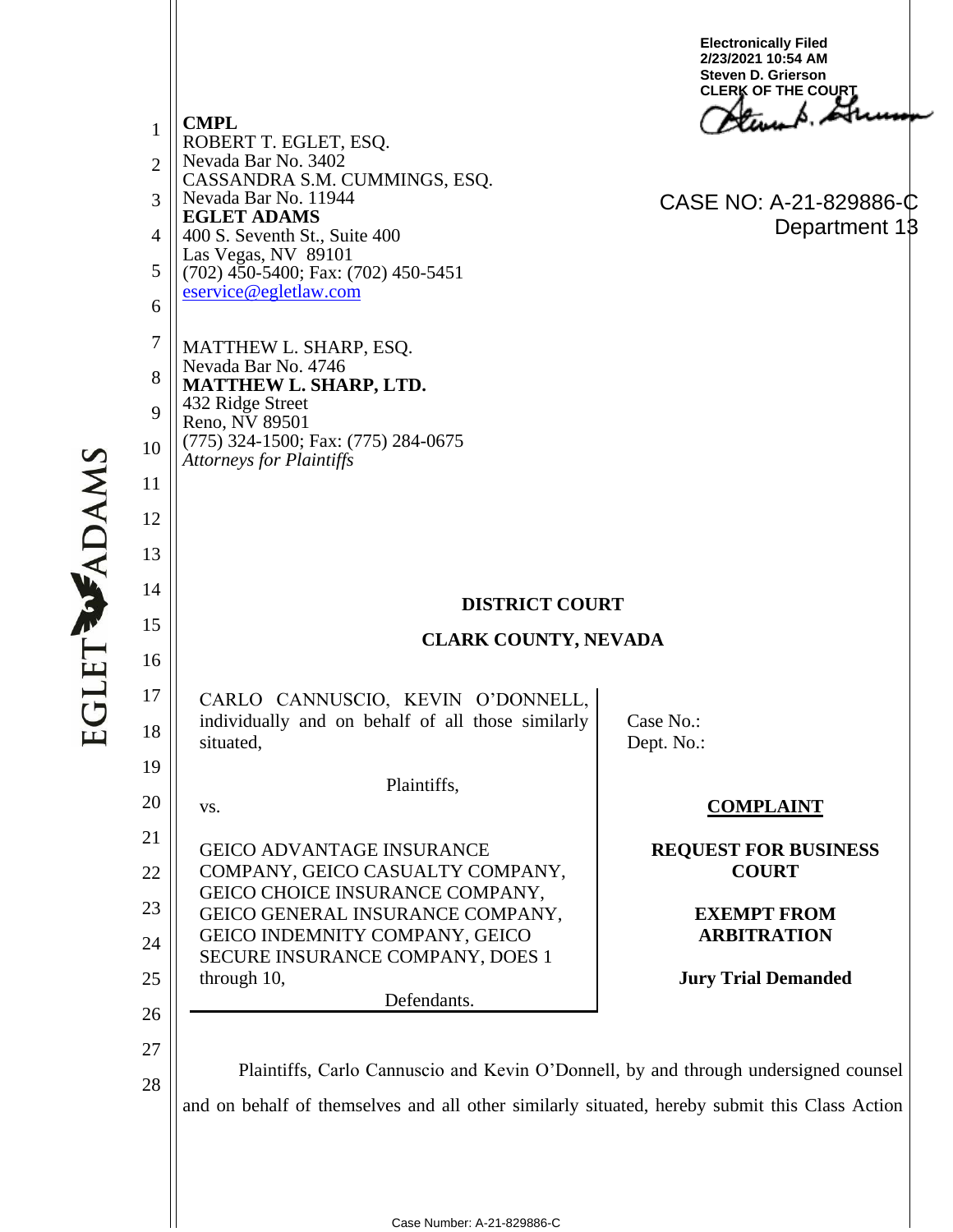5

6

7

8

9

10

11

12

13

14

15

16

17

18

1 2 3 4 Complaint against Defendants, Geico Advantage Insurance Company, Geico Casualty Company, Geico Choice Insurance Company, Geico General Insurance Company, Geico Indemnity Company, Geico Secure Insurance Company (hereinafter collectively "Geico"), and DOES 1 through 10.

#### **I. INTRODUCTION**

1. This action seeks class-wide relief for Defendant Geico's failure to provide and charge a fair and appropriate insurance premium and to provide premium reduction to its Nevada automobile insurance policyholders amid the COVID-19 pandemic.

2. Plaintiffs bring this action on behalf of themselves and on behalf of all Nevada residents who held automobile insurance policies through Geico as of March 1, 2020, and who have thereafter continued to be Geico automobile policyholders.

3. Plaintiffs and the class, along with everyone in this country, have faced substantial life changes since March 1, 2020 because of the COVID-19 pandemic, including reduced driving time and miles. The reduction of driving time and miles driven reduces the risk associated with insuring Plaintiffs and the class members' vehicles. Geico has not taken the appropriate action to reduce Plaintiffs and the class members' premiums to accurately reflect the decreased risk.

## **II. PARTIES**

19 20 4. Plaintiff, Carlo Cannuscio, is a resident of the State of Nevada, and a current automobile insurance policyholder of Geico.

21 22 5. Plaintiff, Kevin O'Donnell, is a resident of the State of Nevada, and a current automobile insurance policyholder of Geico.

23 24 25 6. Defendants Geico Advantage Insurance Company, Geico Choice Insurance Company, and Geico Secure Insurance Company, are Nebraska companies, with offices at 1 Geico Plaza, Washington, DC, 20076.

26 27 28 7. Defendants Geico Casualty Company, Geico General Insurance Company, and Geico Indemnity Company, are Maryland companies, with offices at 5260 Western Ave. Chevy Chase.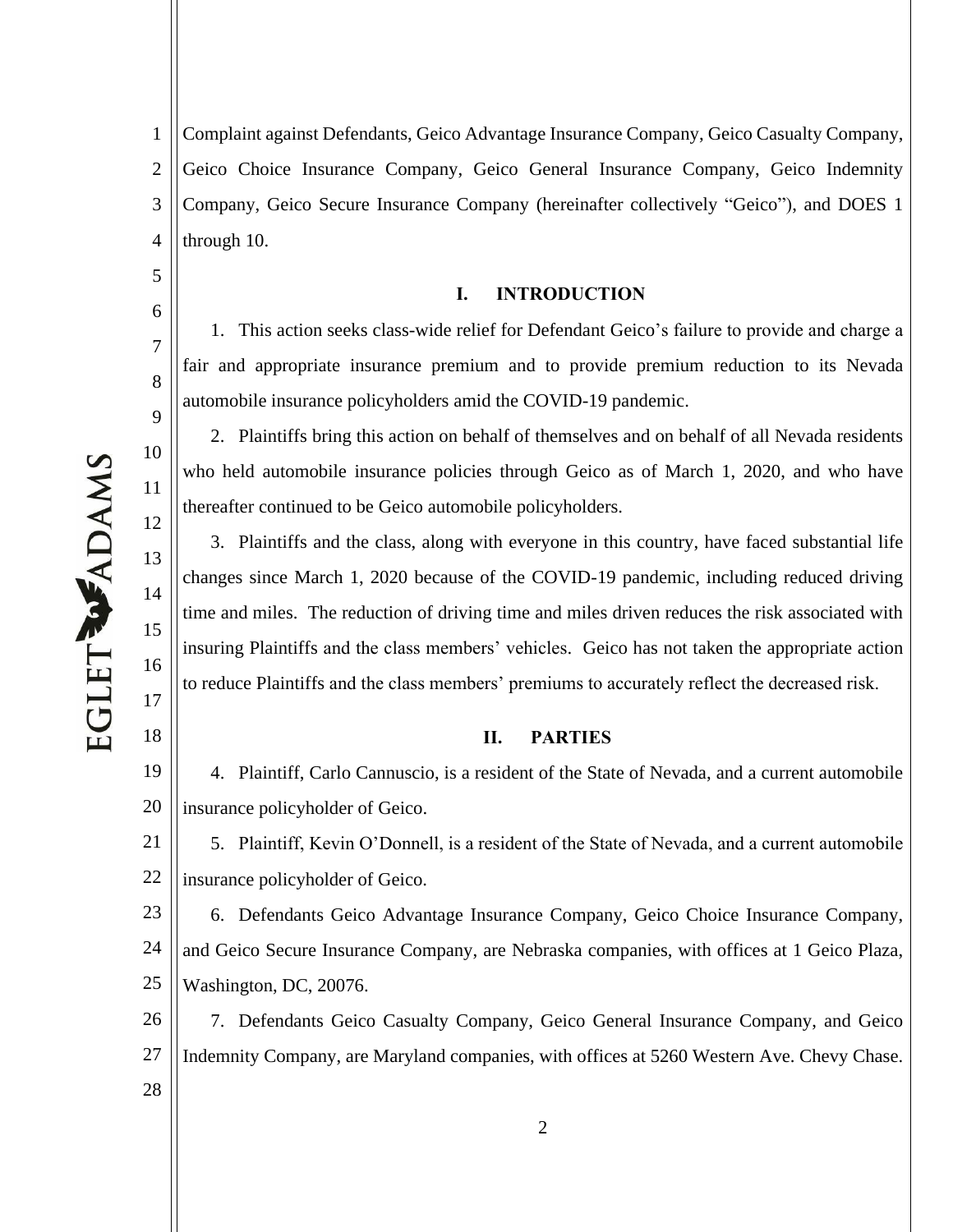8. Collectively, Defendants are all part of the Geico family of companies, licensed in Nevada to sell automobile insurance policies within the State of Nevada.

9. Defendants DOE 1 through 10 are insurance companies that fall within the Geico umbrella that provide policies of automobile insurance to Nevada residents.

5 6 7 8 9 10 12 13 10. That the true names and capacities, whether individual, corporate, associate, or otherwise, of the Defendants herein designated as DOE are unknown to Plaintiffs at this time who therefore sue said Defendants by fictitious names. Plaintiffs allege that each named Defendant herein designated as DOE is negligently, willfully, contractually, or otherwise legally responsible for the events and happenings herein referred to and proximately caused damages to Plaintiffs as herein alleged. Plaintiffs will seek leave of Court to amend this Complaint to insert the true names and capacities of such Defendants when same have been ascertained and will further seek leave to join said Defendant in these proceedings. Plaintiffs believe each Defendant named as DOE was responsible for contributing to Plaintiffs' damages as set forth herein.

#### **III. JURISDICTION AND VENUE**

11. That exercise of jurisdiction by this Court over each and every Defendant in this action is appropriate because each and every Defendant has done, and continues to do business in the State of Nevada, and contracted with Nevada residents, breached contracts with Nevada residents, and violated Nevada laws.

12. Geico is an insurance company licensed to do business in Nevada, and it sells automobile insurance to Nevada residents and charges and collects premiums from those citizens.

13. Geico sold a Nevada insurance policy to Plaintiffs where they reside in Clark County, Nevada.

24 25 14. That exercise of jurisdiction by this Court is further appropriate where Plaintiffs reside in the County of Clark, State of Nevada.

26 27 28 15. That this Court has jurisdiction over the subject matter of this action. That exercise of the jurisdiction by this Court over Geico in this action is appropriate because Geico has done, and continues to do, business in the State of Nevada, and committed the wrongdoings alleged in this

1

2

3

4

11

14

15

16

17

18

19

20

21

22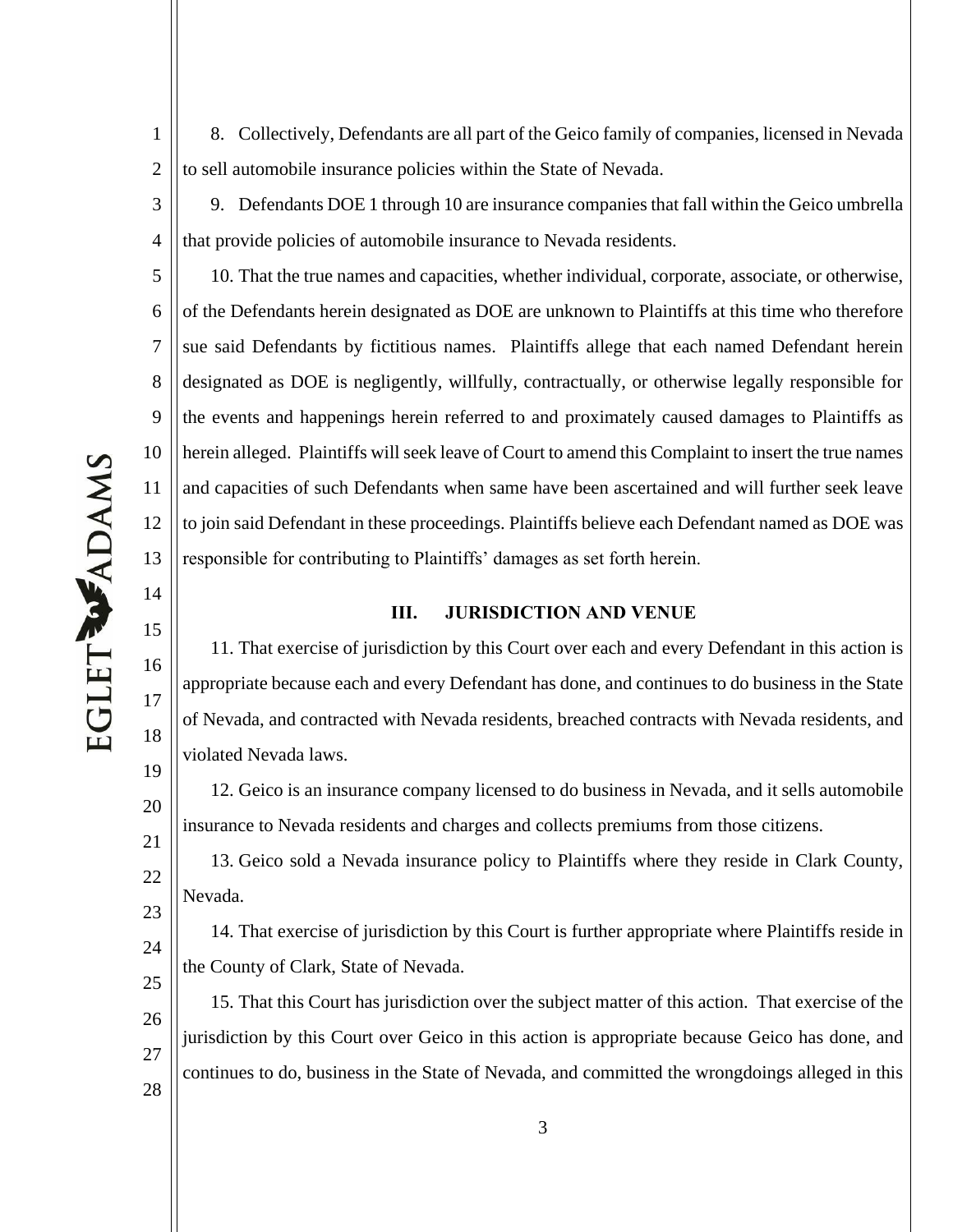4

5

6

7

8

9

10

11

1 2 3 Complaint in the State of Nevada. Additionally, this Court has jurisdiction over the claims alleged herein as they arise out of contracts entered into with Nevada residents and Geico's actions violate Nevada law.

#### **IV. FACTUAL BACKGROUND APPLICABLE TO THE PROPOSED CLASS**

16. Geico is a prolific underwriter of automobile insurance in Nevada.

17. On information and belief, and throughout the entirety of the COVID-19 pandemic, Geico has enjoyed a substantial share of the auto insurance market in Nevada. At all times relevant to this case, Geico has derived substantial revenues and profits from the sale of automobile insurance to Nevada residents, including Plaintiffs, and all others similarly situated.

#### **V. GENERAL ALLEGATIONS**

12 13 14 15 16 17 18. Coronavirus disease 2019 ("COVID-19"), is a novel, virus-borne, and potentially deadly illness that impacts various systems within the body of those infected with the disease. Since its emergence in late 2019, it has spread rapidly across the globe, reaching pandemic levels. On January 20, 2020, it was declared a "public health emergency of international concerns" by the World Health Organization. A week later, the U.S. Secretary of Health and Human Services declared the virus a public health emergency in the United States.

18 19 19. COVID-19 is highly contagious and appears capable of spreading exponentially through transmission by persons who are symptomatic, asymptomatic, or pre-symptomatic.

20 21 22 20. As of the date of this complaint, the U.S. Centers for Disease Control and Prevention has recorded over 28 million cases of COVID-19, and over 497,000 COVID-related deaths in the U.S. alone.

23 24 21. The State of Nevada suffered over 4,700 COVID-related deaths as of the date of this Complaint. $<sup>1</sup>$ </sup>

- 25
- 26

<sup>28</sup>  $1$  https://nvhealthresponse.nv.gov/ (last visited February 22, 2021).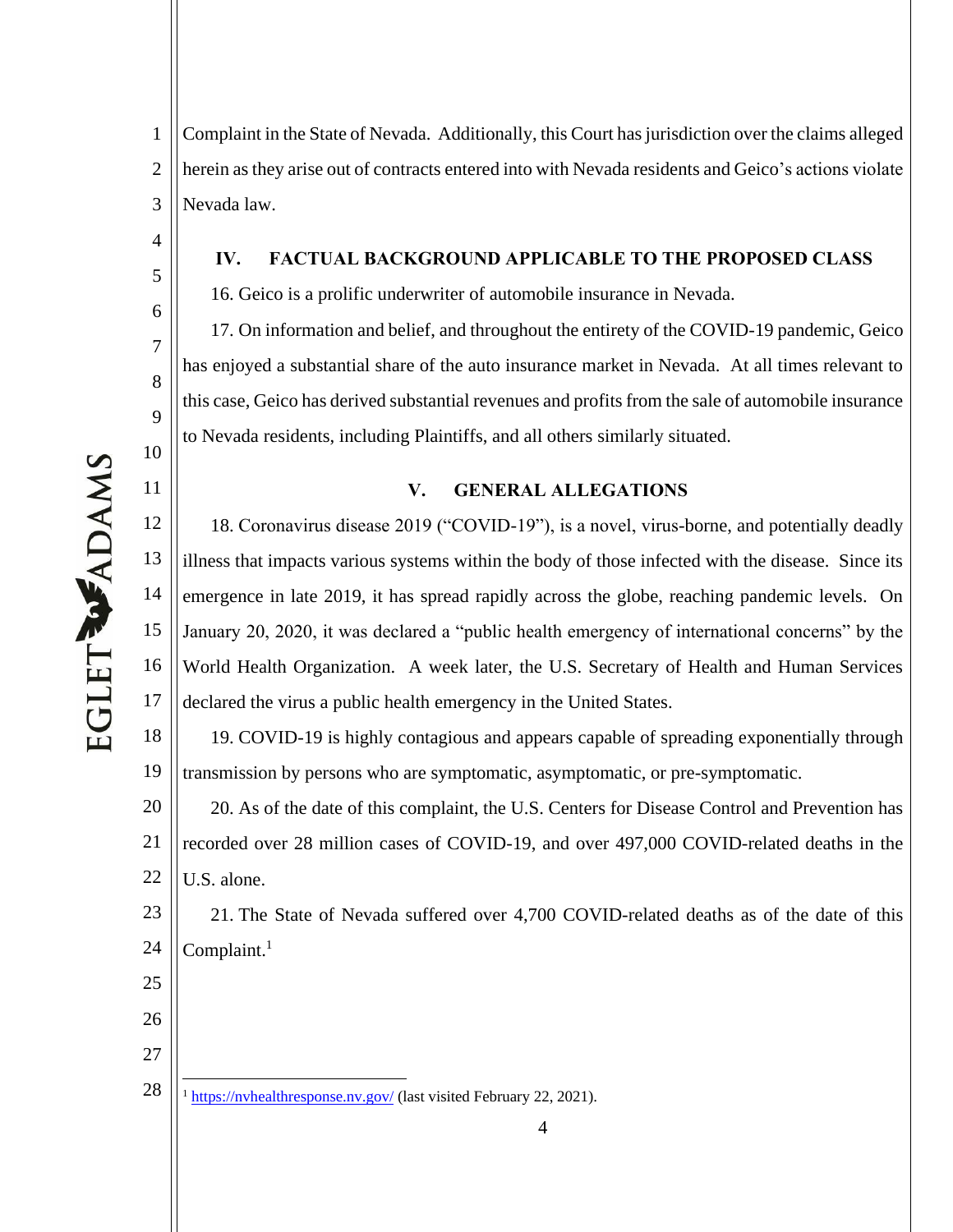22. On March 12, 2020, Nevada Governor Steve Sisolak issued the Declaration of Emergency for COVID-19.<sup>2</sup> In that declaration, the Governor "determined that the State of Nevada is experiencing events that require a coordinated response for the health and safety of the public."<sup>3</sup> The declaration "will remain in effect until the Chief Medical Officer notifies the Governor that the health event has been abated and the Governor issues an order terminating the emergency."<sup>4</sup> 23. On March 15, 2020, Governor Sisolak issued the COVID-19 Declaration of Emergency Directive 001 closing all "public, community, and private K-12 schools in the state" until the Order is rescinded.<sup>5</sup>

 24. On March 19, 2020, Governor Sisolak issued COVID-19 Declaration of Emergency Directive 002 closing all in-person gaming establishments.<sup>6</sup>

 25. On March 20, 2020, Governor Sisolak issued COVID-19 Declaration of Emergency Directive 003 closing all "non-essential businesses" that promote social gatherings and prolonged interactions between individuals where risk of transmission is high.<sup>7</sup> These businesses included recreation centers, clubhouses, nightclubs, movie theaters, massage parlors, adult entertainment establishments, brothels, live entertainment venues, gyms and studios, and aesthetic services (i.e. beauty shops, tanning salons, wax salons).<sup>8</sup>

 26. On March 24, 2020, Governor Sisolak issued COVID-19 Declaration of Emergency Directive 007, which stated that "[t]he Nevada general public shall not gather in groups of ten or more in any indoor or outdoor area," and directing local governments to limit the general public's use of "recreational equipment, including, without limitation, playground equipment, basketball

*Id.*

- Declaration of Emergency Directive 001/ (last visited January 28, 2021).
- https://gov nv.gov/News/Emergency Orders/2020/2020-03-18 COVID-

- https://gov nv.gov/News/Emergency Orders/2020/2020-03-20 COVID-
- Declaration of Emergency Directive 003 (Attachments)/ (last visited January 28, 2021). *Id.*

 https://gov nv.gov/News/Emergency Orders/2020/2020-03-12 - COVID-19 Declaration of Emergency/ (last visited January 28, 2021). *Id.*

 https://gov.nv.gov/News/Emergency Orders/2020/2020-03-15 - COVID-

 Declaration of Emergency Directive 002/ (last visited January 28, 2021).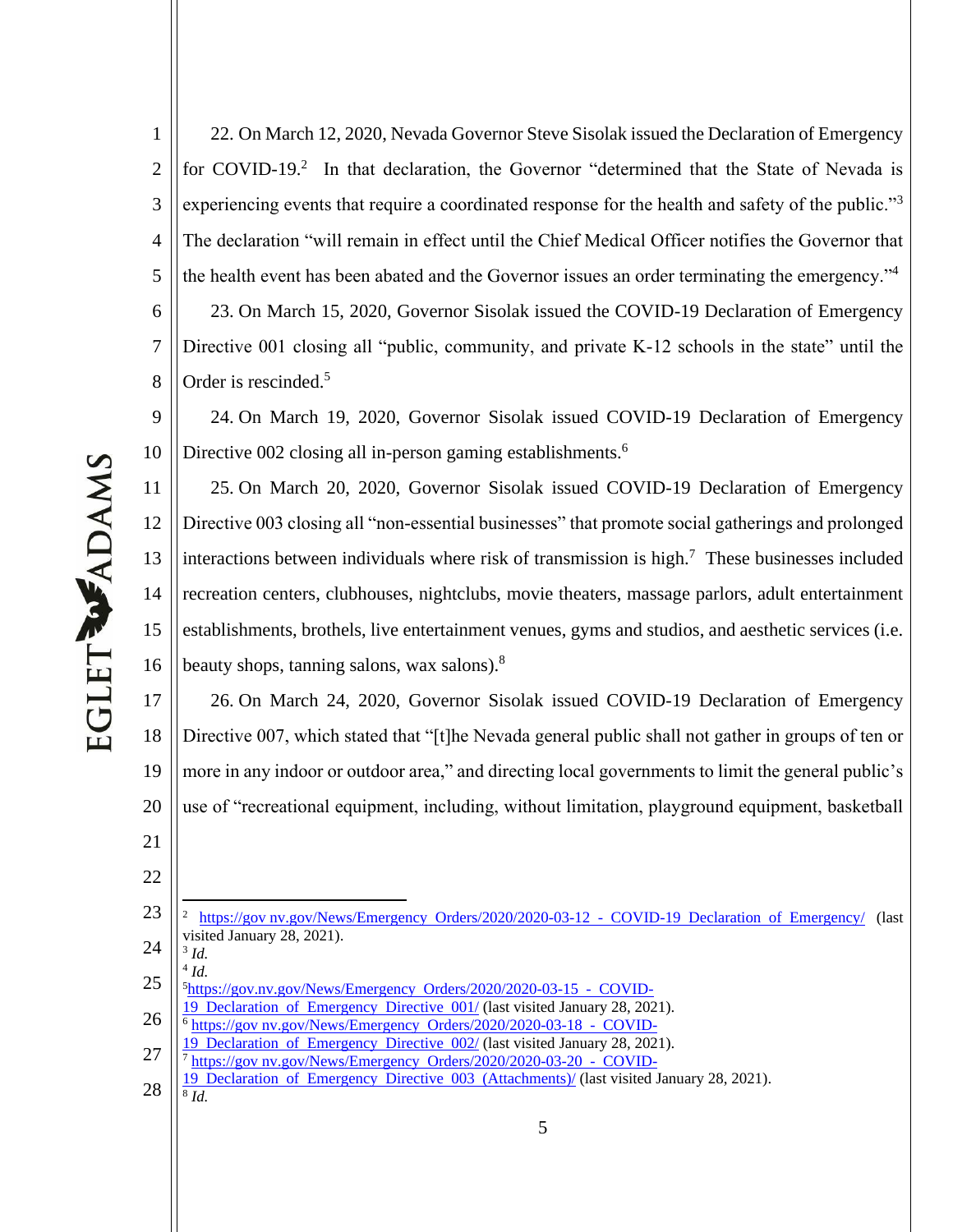1 2 courts, volleyball courts, baseball fields, beaches, or football fields, in a manner that causes the congregation of ten or more persons."<sup>9</sup>

3 4 5 6 7 27. On November 10, 2020, Governor Sisolak once again urged all Nevadans to restrict their activities outside the home to only those essential activities for two (2) weeks, dubbed "Stay at Home 2.0." This request is a direct result of the rising numbers of COVID-19 infections within the State. The Governor warned that, if the infection numbers do not decrease, the State will likely be subject to another mandatory shut-down.

8 9 10 11 12 28. The practical effect of the COVID-19 crisis and the State of Nevada's response thereto has been to dramatically reduce the vehicle traffic on Nevada's roads. With non-essential businesses and schools closed as well as the limitation on the size of gatherings and people forced to remain at home due to the public health crisis, Nevada residents have been driving less frequently and shorter distances.

13 14 15 16 17 29. Vehicular traffic throughout Nevada has been greatly reduced during the COVID-19 pandemic. For example, in April 2020, the vehicular traffic at the Nevada-California border was sixty-six percent (66%) lower than it was in April 2019. Traffic volumes decreased between sixty percent (60%) to seventy percent (70%) compared to the same time periods in 2019. These reductions have been statewide.

18 19 20 21 22 23 24 30. With fewer people driving fewer miles, there are fewer automobile accidents and, therefore, fewer automobile insurance claims. The COVID-19 pandemic has thus led to a dramatic reduction in automobile insurance claims by Nevada residents. For example, there was a sixty percent (60%) reduction in automobile accidents in Southern Nevada in March 2020 from the prior year. This significant drop in driving, collisions, and automobile insurance claims during the pandemic will almost certainly continue for the foreseeable future, and for as long as the COVID-19 crisis continues.

25 26 27 31. In particular, the COVID-19 pandemic has led to a dramatic reduction in the number of Nevada automobile insurance claims that have been submitted and will be submitted to Geico.

28 <sup>9</sup> https://gov nv.gov/News/Emergency Orders/2020/2020-03-24 - COVID-

<sup>19</sup> Declaration of Emergency Directive 007 (Attachments)/ (last visited January 28, 2021).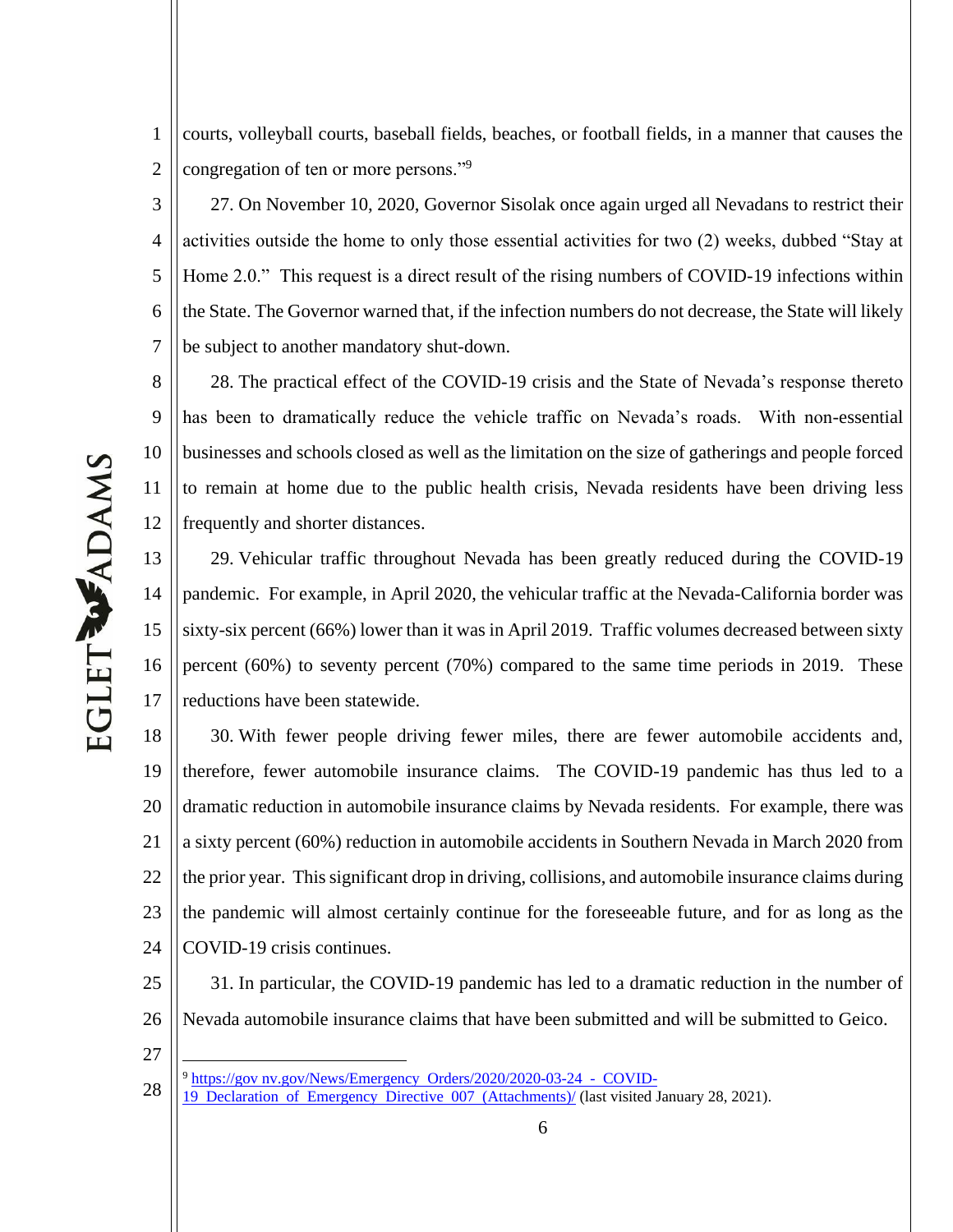1 2 3 4 5 6 32. Insurance companies have provided varying forms of premium refunds or credits during the COVID-19 pandemic ranging from nothing at all to the 35% CHUBB provided to its insureds. These refunds or credits are arbitrary and inconsistent in amount and duration. In fact, the only consistency among the refunds or credits is that they are arbitrary and capricious, as well as insufficient to provide fair, actual, and meaningful relief to the insureds as illustrated in the following table:

| <b>Insurance Company</b> | Quantity                                                                              | <b>Duration</b>                                                                              |
|--------------------------|---------------------------------------------------------------------------------------|----------------------------------------------------------------------------------------------|
| Acuity                   | \$50 - \$100 one time refund<br>(amount depends on the<br>number of insured vehicles) | One time                                                                                     |
| Allstate                 | 15% discount                                                                          | 2 months (April & May<br>2020)                                                               |
| <b>Farmers Insurance</b> | 25% credit for 1 month and<br>15% for 1 month                                         | 2 months (April & May<br>2020)                                                               |
| Geico                    | 15% credit                                                                            | For an entire policy, but<br>ONLY upon insurance<br>renewal between April 8-<br>Oct 7, 2020. |
| <b>Liberty Mutual</b>    | 15% refund                                                                            | 2 months (April & May<br>2020)                                                               |
| Nationwide               | \$50                                                                                  | One time                                                                                     |
| Progressive              | 20% credit                                                                            | 2 months (April & May<br>2020                                                                |
| <b>State Farm</b>        | 25% credit                                                                            | 3 months (March $-$ May<br>2020)                                                             |
| <b>Travelers</b>         | 15% credit                                                                            | 3 months (April - June 2020)                                                                 |
| <b>USAA</b>              | 20% credit for 3 months then<br>reduced to a 10% credit for 2<br>months               | $5$ months (March $-$ July<br>2020)                                                          |

EGLET WADAMS

7

22 23

24

- 25
- 26
- 27
- 28

Though each insurance provider represented to its insureds that it understood the challenges

individuals are facing during the COVID-19 pandemic and presented that fair refunds and credits

were being issued, yet, none of them offered any meaningful relief that actually reflects the

reduction in cars on the road and reduced driving during the pandemic.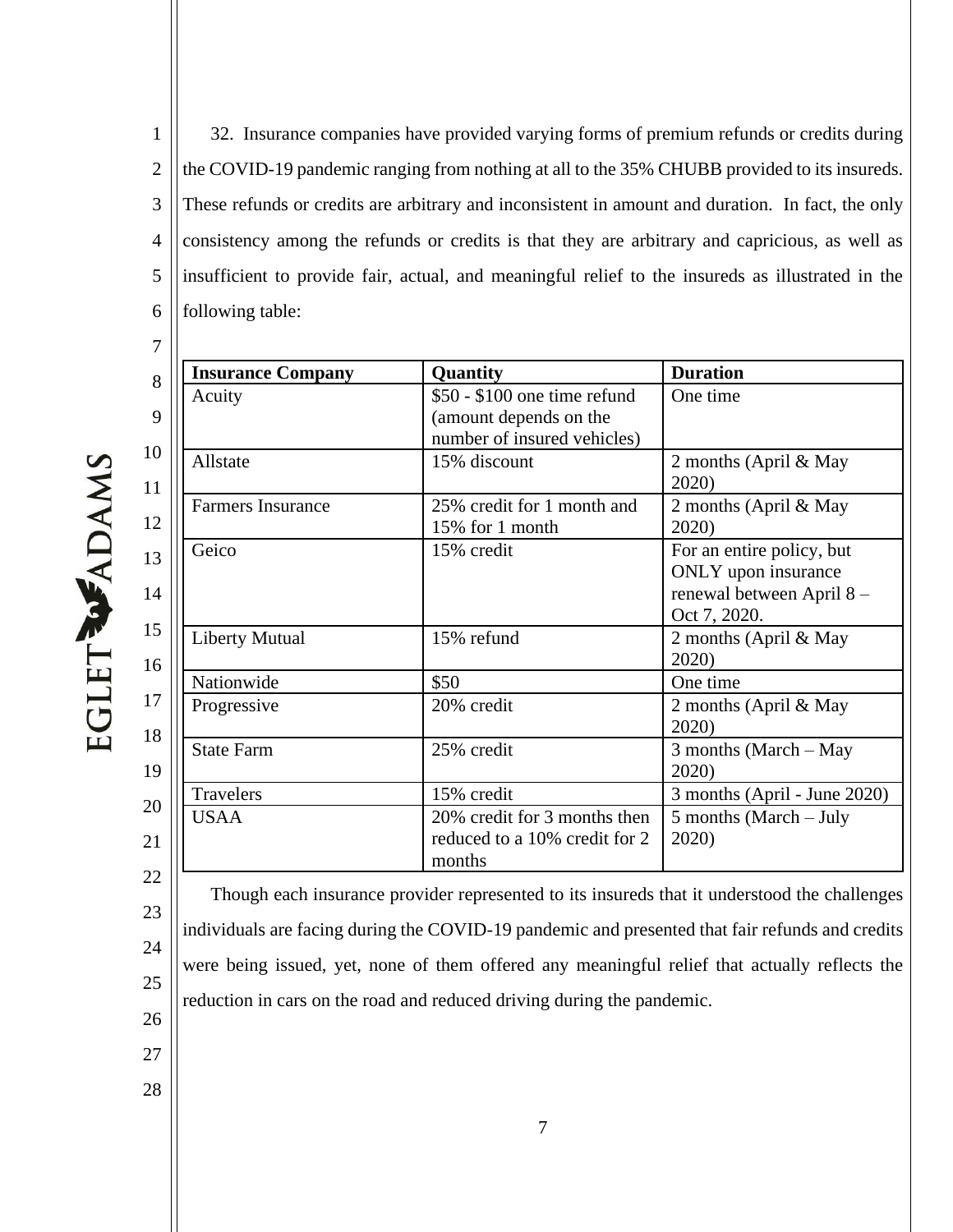## A. Geico's Wrongdoing

1

2 3 4 5 6 33. Personal insurance rates are set to cover future expected claims and expenses. Auto insurers, including the Defendant Geico, develop such rates by extrapolating from recent historical experience with premium payments, claims submitted, claim settlement expenses, and non-claim selling and administrative expenses, and then projecting future claims and costs from that data.

7 8 34. Under Nevada law, Defendant Geico may not charge an insurance premium that is excessive.

9 10 11 35. A premium is based, in part, upon what Defendant Geico anticipates for future claims payments both in severity and frequency, and premiums are calculated based upon the extent of the insured's normal driving routine.

12 13 14 36. As a result of COVID-19 restrictions, the frequency and severity of claims incurred by Geico were dramatically reduced and significantly less than what was anticipated when the premium was charged.

15 16 17 18 37. As a result of COVID-19 restrictions, Geico insureds drove significantly less than what was anticipated by Geico when it developed the premium. As an example, Plaintiffs' driving time and mileage has been, and continue to be, greatly reduced because of the COVID-19 pandemic.

19 20 38. As a result of COVID-19 restrictions, Geico has and will incur significantly less expenses in claim payments than what was anticipated when the premium was charged.

21 22 39. As a result of COVID-19 restrictions, Geico has charged and collected an excessive premium to its insureds in the past and into the future.

23 24 40. Geico is aware that it cannot charge excessive premiums, and it has an affirmative duty under law to return any excessive premiums that was collected.

25 26 27 41. Many auto insurers have provided what the industry refers as "premium relief" to their policyholders, but the so-called "relief" is actually designed to allow insurers to retain excessive premiums in light of COVID-19 restrictions.

EGLET WADAMS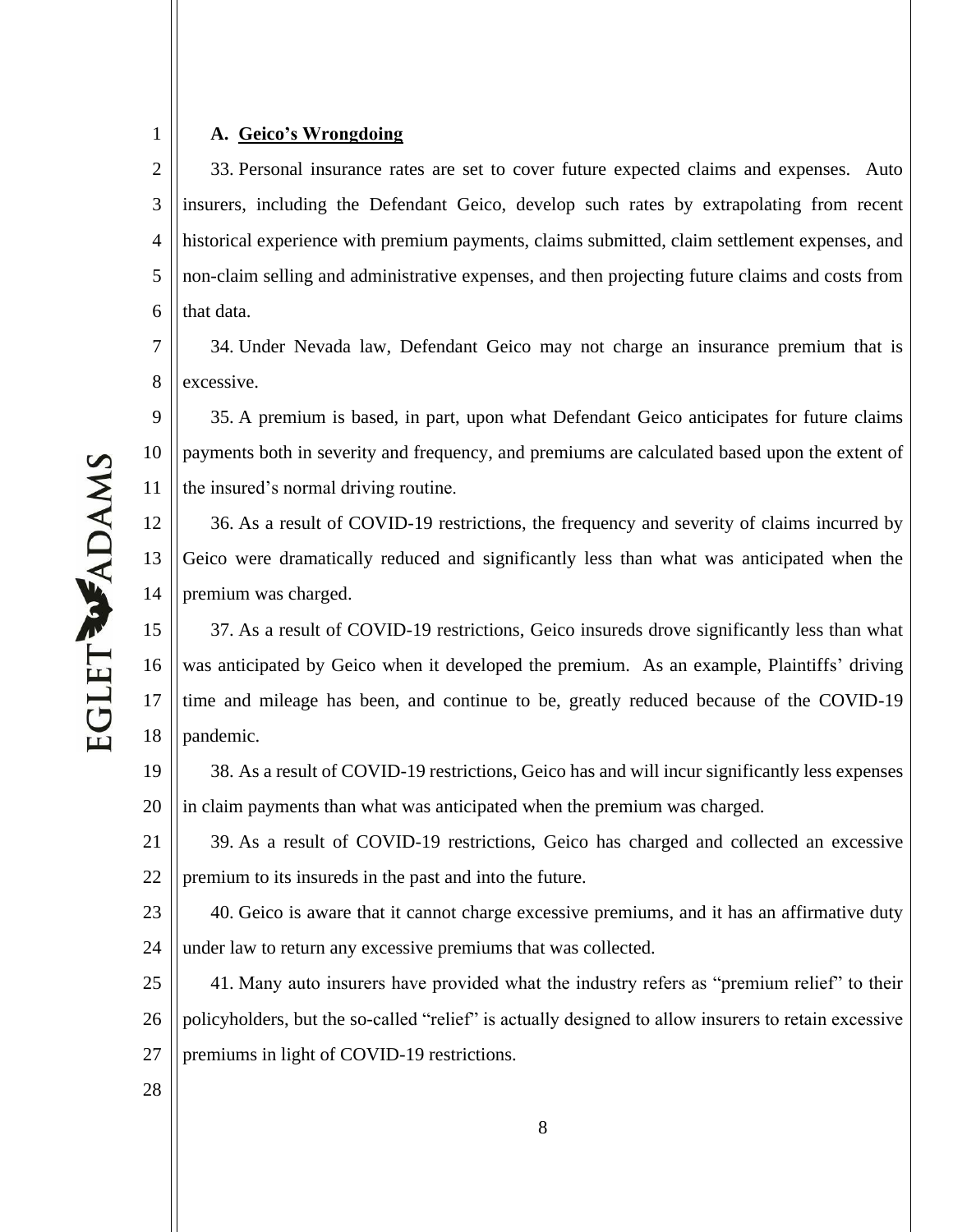42. Geico knows that the premiums it charged and collected following COVID-19 restrictions is grossly excessive.

3 4 5 6 7 8 9 43. Specifically, in statements posted on its website (and still shown on the website as of the filing of this Complaint), Geico offered its existing Nevada policyholders a fifteen percent (15%) credit toward premiums on auto policy **renewals** where the policy is renewed during the period from April 8, 2020 to April 7, 2021. Geico has thus offered no premium relief for Nevada auto policies that are currently in place, even though the COVID-19 crisis has rendered the premiums paid for these existing policies grossly excessive unless its insureds renew their insurance policies.

EGLET WADAMS

1

2

10

11

12

15

16

17

18

19

20

21

22

23

44. This premium credit is inadequate such that even if the credit is applied to Plaintiffs and those similarly situated, the Plaintiffs have paid and will continue to pay a grossly excessive premium.

13 14 45. This premium credit is designed to allow Geico to retain a grossly excessive premium and to continue charging a grossly excessive premium into the future.

46. Geico has and will continue to receive a windfall as a result of, the COVID-19 pandemic. 47. Geico, has continued to retain the excessive premium Plaintiffs, and those similarly situated, have paid and will pay into the future.

# **VI. CLASS ACTION ALLEGATIONS**

48. Carlo Cannuscio and Kevin O'Donnell bring this action on behalf of themselves and all others similarly situated, as representatives of the following proposed class: All Nevada residents who were automobile insurance policyholders of Defendant Geico as of March 1, 2020, and who have thereafter continued to be Geico automobile insurance policyholders.

24 25 26 27 49. Numerosity: Upon information and belief, Plaintiffs allege that the total number of Class members is dispersed across the State of Nevada. Consequently, joinder of the individual Class members would be impracticable. While the exact number of Class members is unknown to Plaintiffs at this time, and can only be ascertained through appropriate discovery, Plaintiffs believe that there are thousands of members in the proposed Class such that the disposition of the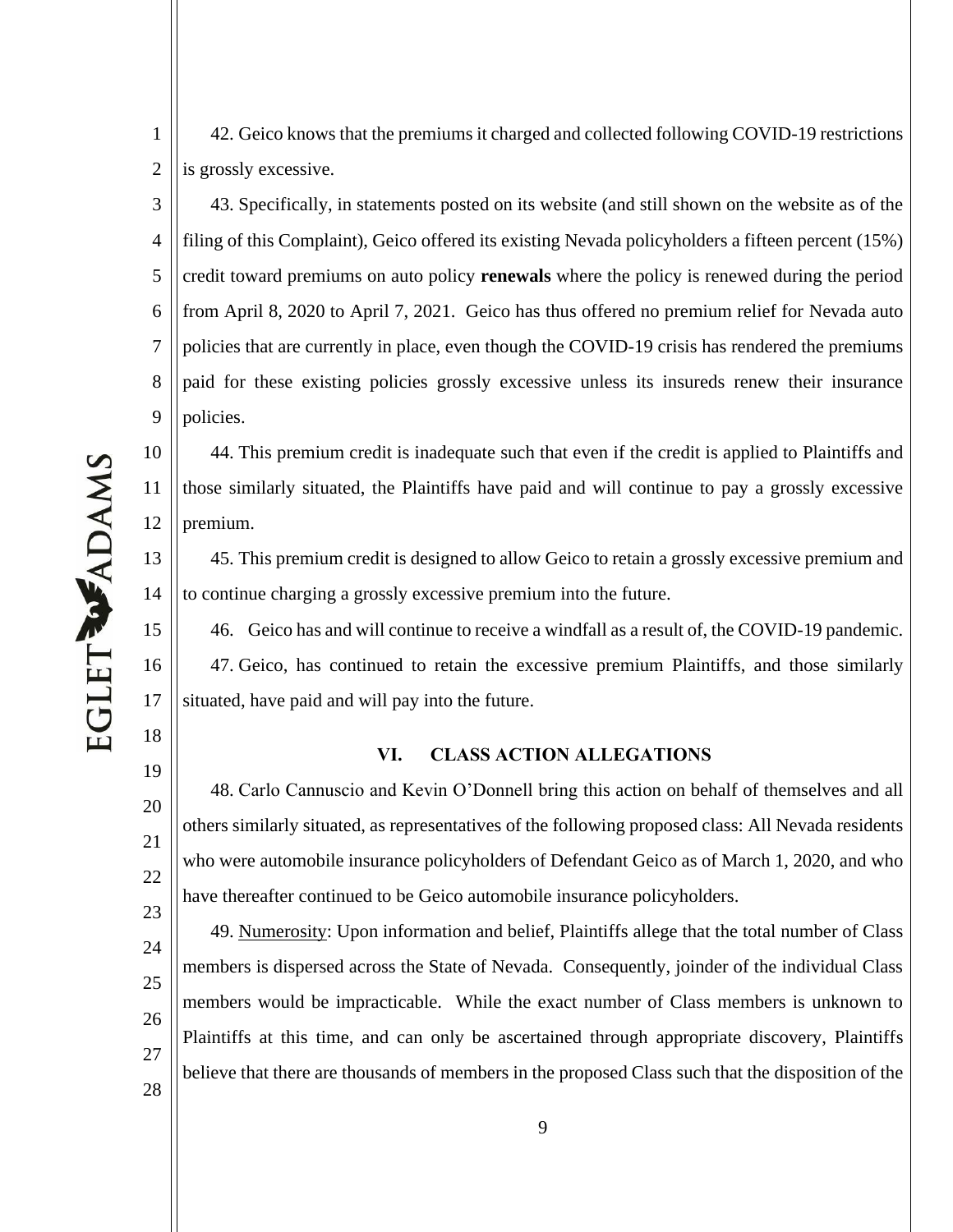1 2 individual claims of the respective Class members through this Class action will benefit both the parties and this Court, and will facilitate judicial economy.

3 4 5 50. Ascertainability: The Class is ascertainable because, on information and belief, each Class member who holds a policy for automobile insurance through Geico that was active as of March 1, 2020, is kept and stored in Geico's electronic database and records.

6 7 8 9 51. Typicality: Plaintiffs' claims are typical of the members of the Class. The claims of Plaintiffs and the members of the Class are based on the same legal theories and arise from the same conduct. As such, the claims of the Plaintiffs and the Class rise and fall together and are typical of one another.

10 11 12 13 14 15 16 17 18 19 52. Common Questions of Fact and Law Predominate: Judicial determination of the common legal and factual issues essential to this case would be far more efficient and economical as a class action than in piecemeal individual determinations. There is no plain, speedy, or adequate remedy other than by maintenance of this lawsuit as a class action because individual actions for premium refunds are relatively small, making it economically infeasible for Class Members to pursue remedies individually. The prosecution of separate actions by individual Members of the Class, even if theoretically possible, would create a risk of inconsistent or varying adjudications with respect to the individual Class Members against Defendants and would establish incompatible standards of conduct for the Defendants. There are several questions of law or fact common to all Class members including, but not limited to:

- a. Whether each member of the proposed class was a policyholder under an existing Geico automobile insurance policy as of March 1, 2020, and has since continued to be a Geico policyholder;
- b. Whether Geico has charged each member an excessive premium following COVID-19 restrictions;
- c. Whether each member of the proposed class has been offered or provided with the inadequate premium reduction described in paragraph 43 above;

20

21

22

23

24

25

26

27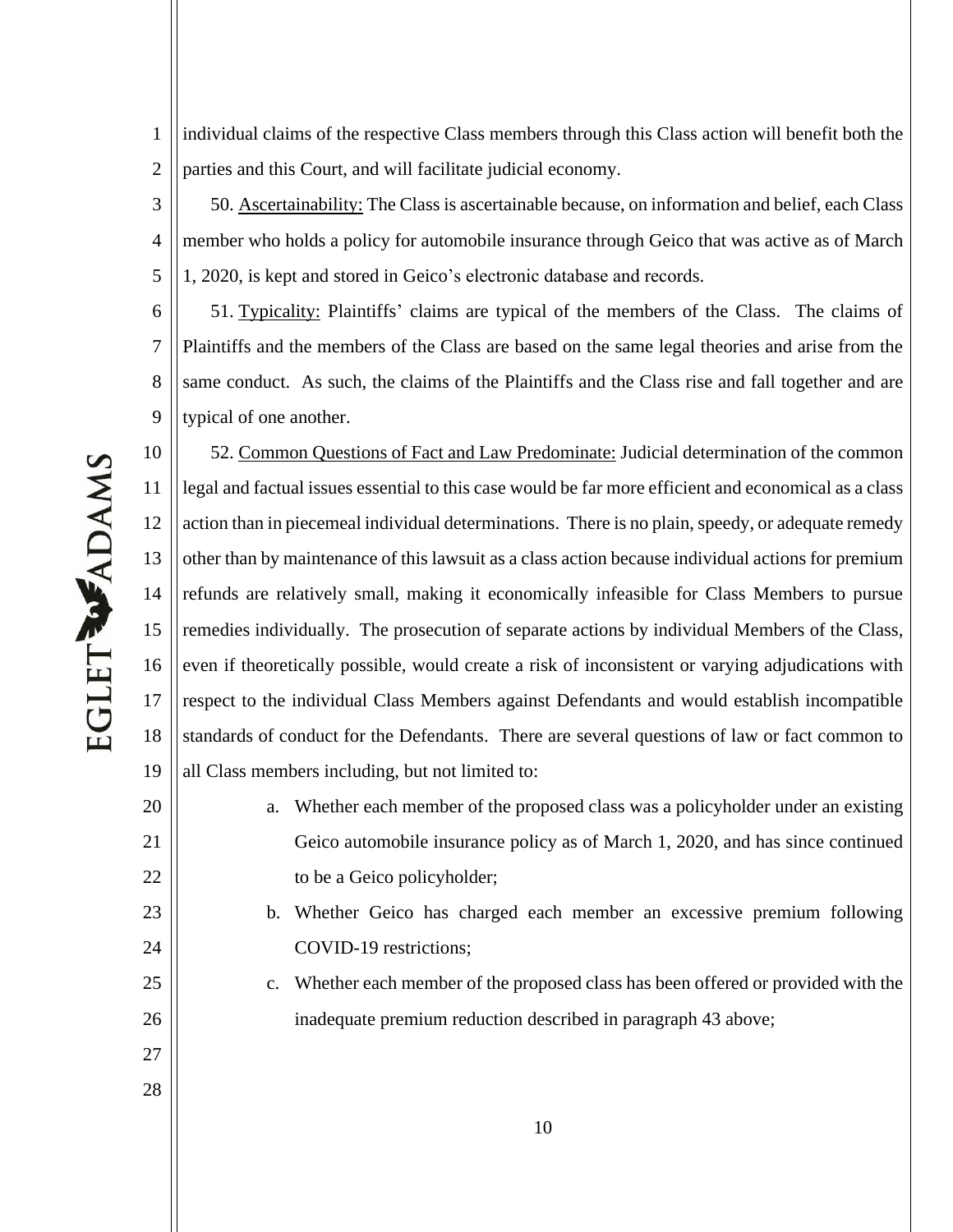**EGLET WADAMS** 

1

2

3

4

5

6

7

8

9

10

11

12

13

14

15

16

17

18

- d. Whether the fairness and/or reasonableness of Geico's program of premium reduction, as described above, is governed by the terms of its automobile policies and Nevada law;
- e. Whether Geico's offer or provision of premium reduction, as described in paragraph 43 above, constitutes an unfair or deceptive act or practice;
- f. Whether Geico implemented its offer of premium reduction, as described in paragraph 43 above, with the expectation that others would rely upon any misrepresentation, or any concealment or omission of material fact, subsumed within such offer;
- g. Whether Geico's program of premium reduction, as described in paragraph 43 above, is unfair and/or unreasonable;
- h. Whether Geico's program of premium reduction, as described in paragraph 43 above, constitutes a breach of the implied covenant of good faith and fair dealing contained in each of the company's Nevada automobile insurance policies;
- i. Whether Geico's program of premium reduction, as described in paragraph 43 above, results in a violation of Nevada law; and
- j. Whether Geico owes greater COVID-related premium reduction to its Nevada automobile insurance policyholders.

19 20 21 22 23 24 25 26 53. Adequacy of Representation: Plaintiffs are adequate representatives of the Class because their interests do not conflict with the interests of the other members of the Class. Plaintiffs will fairly, adequately, and vigorously represent and protect the interests of the members of the Class and have no interests antagonistic to the members of the Class. Plaintiffs have retained counsel who are competent and experienced in the prosecution of complex consumer class action litigation. Plaintiffs' attorneys have the resources, expertise, and experience to prosecute this action, and do not have knowledge of any conflicts among the members of Plaintiffs' Class, or any conflicts between the Class and Plaintiffs' attorneys.

27 28 54. Superiority: The class action is superior to other available methods for the fair and efficient adjudication of this controversy because: (a) the prosecution of a multitude of separate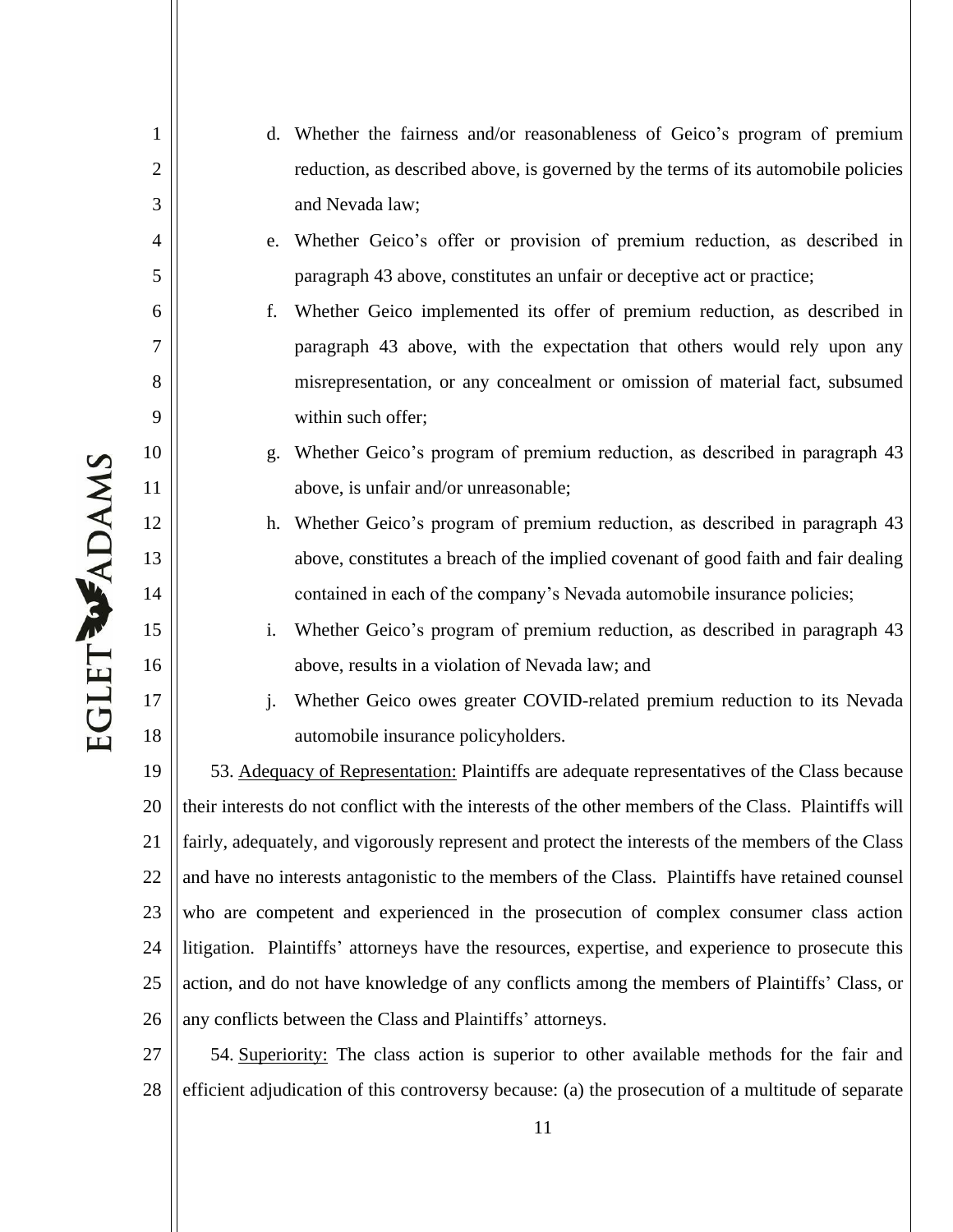13

14

15

16

17

18

19

20

21

22

23

27

28

1 2 3 4 5 6 7 8 9 10 11 12 actions would be inefficient and wasteful of judicial resources; (b) the members of the Class may be scattered throughout Nevada and are not likely to be able to enforce their rights unless this action is maintained as a class action; (c) the issues raised can be more fairly and efficiently resolved in the context of a single action rather than through piecemeal litigation in the context of separate actions; (d) the resolution of litigation in a single forum will avoid the danger and resultant confusion of possible inconsistent determinations; (e) the prosecution of separate actions would create the risk of inconsistent or varying adjudications; (f) Defendants have acted and will act on grounds applicable to all Class members;  $(g)$  individual Class members' premium refund claims are relatively small and the expense and burden of individual litigation makes it impossible for Class members to individually redress the wrongs done to them; and (h) questions of law and/or fact common to the Class, especially on issues of liability, predominate over any individual question.

# **VII. CAUSES OF ACTION FIRST CAUSE OF ACTION**

#### **Declaratory Relief Pursuant to NRS 30.040**

55. Plaintiffs, Carlo Cannuscio and Kevin O'Donnell on behalf of themselves and all others similarly situated, repeat and incorporate by reference the allegations set forth in paragraphs 1 through 54 above.

56. Geico has charged an excessive premium following COVID-19 restrictions.

57. Geico's program of premium reduction, as described in paragraph 43 above, continues to unlawfully deprive its Nevada automobile insurance policyholders of the full and fair COVIDrelated premium relief to which they are entitled.

24 25 26 58. Geico's program of premium reduction, as described in paragraph 43 above, is designed to secure for Geico, and has secured and will continue to secure for Geico, an unfair windfall at the expense of Geico's Nevada automobile insurance policyholders.

59. Geico's program of premium reduction, as described in paragraph 43 above, is unlawful.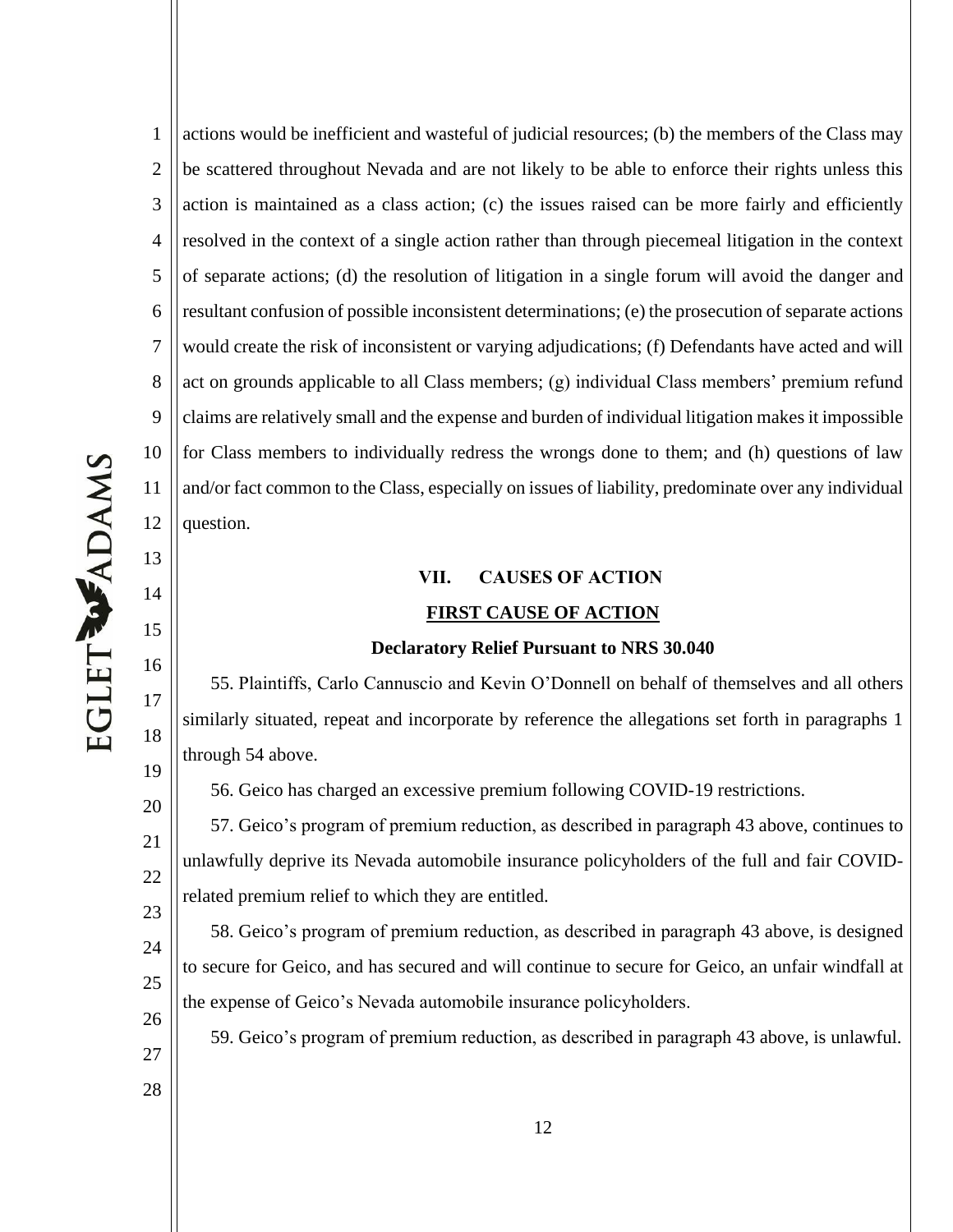1 2 3 4 60. An actual controversy of a justiciable nature exists regarding the contractual relationship between the Plaintiffs, on behalf of themselves and all others similarly situated, and Geico, concerning the parties' rights and obligations with respect to Geico's program of COVID-related premium reduction.

5 6 61. The controversy is of sufficient immediacy to justify the entry of a declaratory judgment regarding the contracts between the Plaintiffs, and all others similarly situated, and Geico.

7 8 62. An actual controversy of a justiciable nature exists regarding Geico's statutory responsibilities to provide automobile insurance and to not charge excessive premiums.

9 10 63. An award of declaratory relief by this Court will terminate some or all the existing controversy between the parties.

## **SECOND CAUSE OF ACTION**

## **Breach of Contract**

13 14 15 64. Plaintiffs, Carlo Cannuscio and Kevin O'Donnell on behalf of themselves, and all others similarly situated, repeat and incorporate by reference the allegations set forth in paragraphs 1 through 63 above.

16 17 65. Plaintiffs, and Class members, each entered an insurance contract for automobile insurance with Geico.

66. The insurance contract is governed by Nevada law.

19 20 67. Geico agreed to charge a premium that was reasonable in relation to the risk and was not excessive.

68. Geico should charge for the right coverage at the right price.

22 23 24 69. Geico is aware of that the effects of the COVID-19 pandemic and restrictions materially changed the nature of the risk being insured because there was material decrease in the claims frequency and severity.

25 26 70. In light of the change of the risk being insured, the pre-COVID-19 premium is excessive in relation to the COVID-19 risks.

27 28 71. Plaintiffs, and those similarly situated, paid an excessive premium when they paid the premium Geico charged.

11

12

18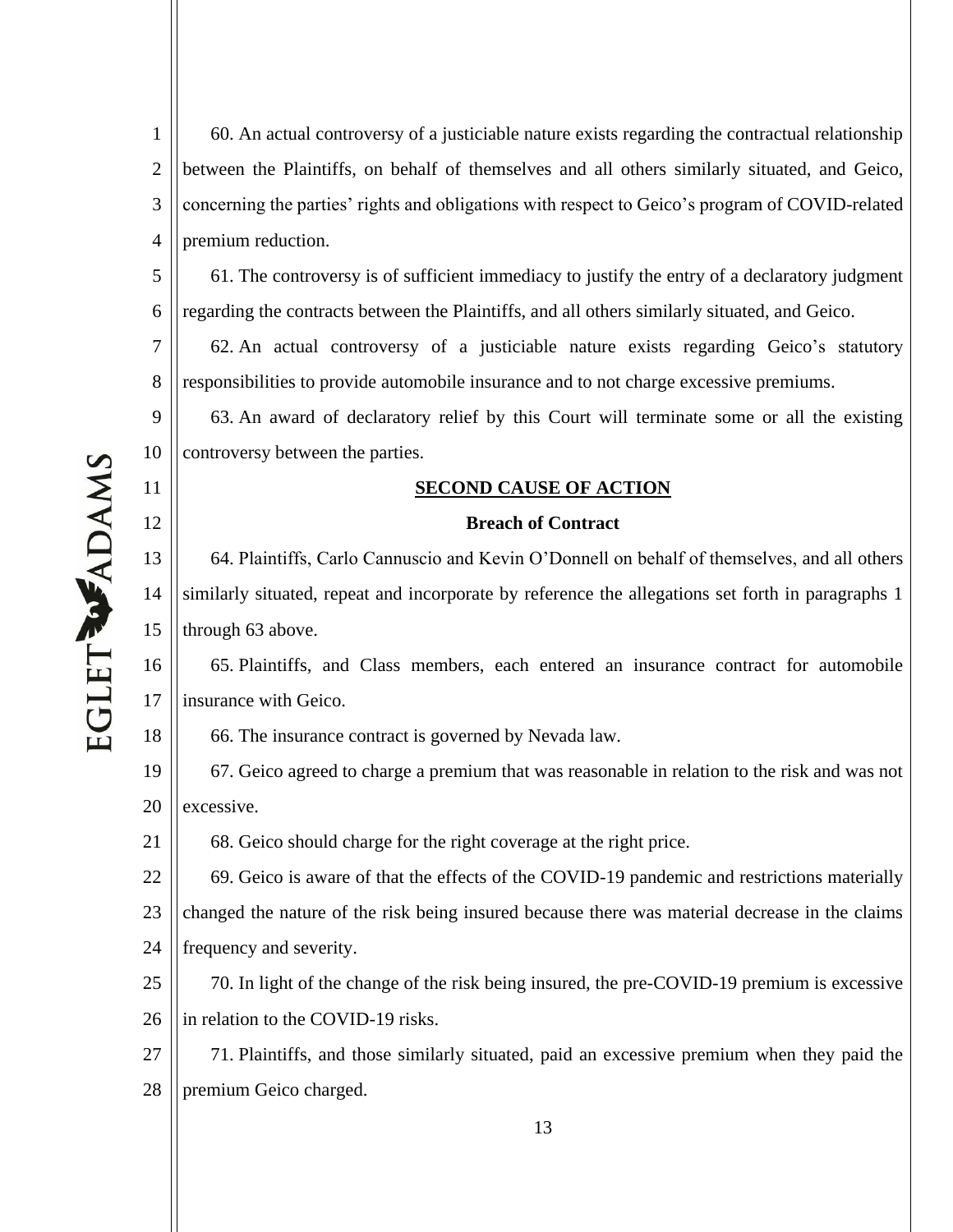1 2 72. Geico breached the insurance contract when it collected an excessive premium from Plaintiffs and those similarly situated.

3 4 5 73. As a direct result of Geico's breach of contract, Plaintiffs, Carlo Cannuscio and Kevin O'Donnell on behalf of themselves and all others similarly situated, have been damaged as they paid an excessive premium and will continue to pay an excessive premium into the future.

6 7 8 74. As a direct and proximate result of the foregoing and as a result of the breach by Defendants, Plaintiffs, and those similarly situated, have sustained damages in an amount exceeding Fifteen Thousand Dollars (\$15,000.00).

9 10 11 75. It has been necessary for Plaintiffs to retain the services of counsel to represent them, and those similarly situation, to bring this action, and Plaintiffs are entitled to recovery of attorneys' fees and costs incurred herein.

## **THIRD CAUSE OF ACTION**

# **Breach of the Covenant of Good Faith and Fair Dealing (Contract)**

14 15 16 76. Plaintiffs, Carlo Cannuscio and Kevin O'Donnell on behalf of themselves and all others similarly situated, repeat and incorporate by reference the allegations set forth in paragraphs 1 through 75 above.

17 18 77. Each existing automobile insurance policy Geico has issued in the State of Nevada contains an implied covenant of good faith and fair dealing.

19 20 78. Geico owes a duty of good faith and fair dealing to Plaintiffs and those similarly situated to act in a manner that is faithful to the purpose and spirit of the contract.

21 22 79. In order to fulfill the purpose and spirit of the contract, Geico must charge a premium that is reasonable in relation to the risk insured against and is not excessive.

23 24 25 80. Geico is aware that the effects of the COVID-19 pandemic and restrictions materially changed the nature of the risk being insured because there was a material decrease in the claims frequency and severity.

26 27 81. In light of the change of the risk being insured, the pre-COVID-19 premium is excessive in relation to the COVID-19 risks.

**EGLET WADAMS** 

12

13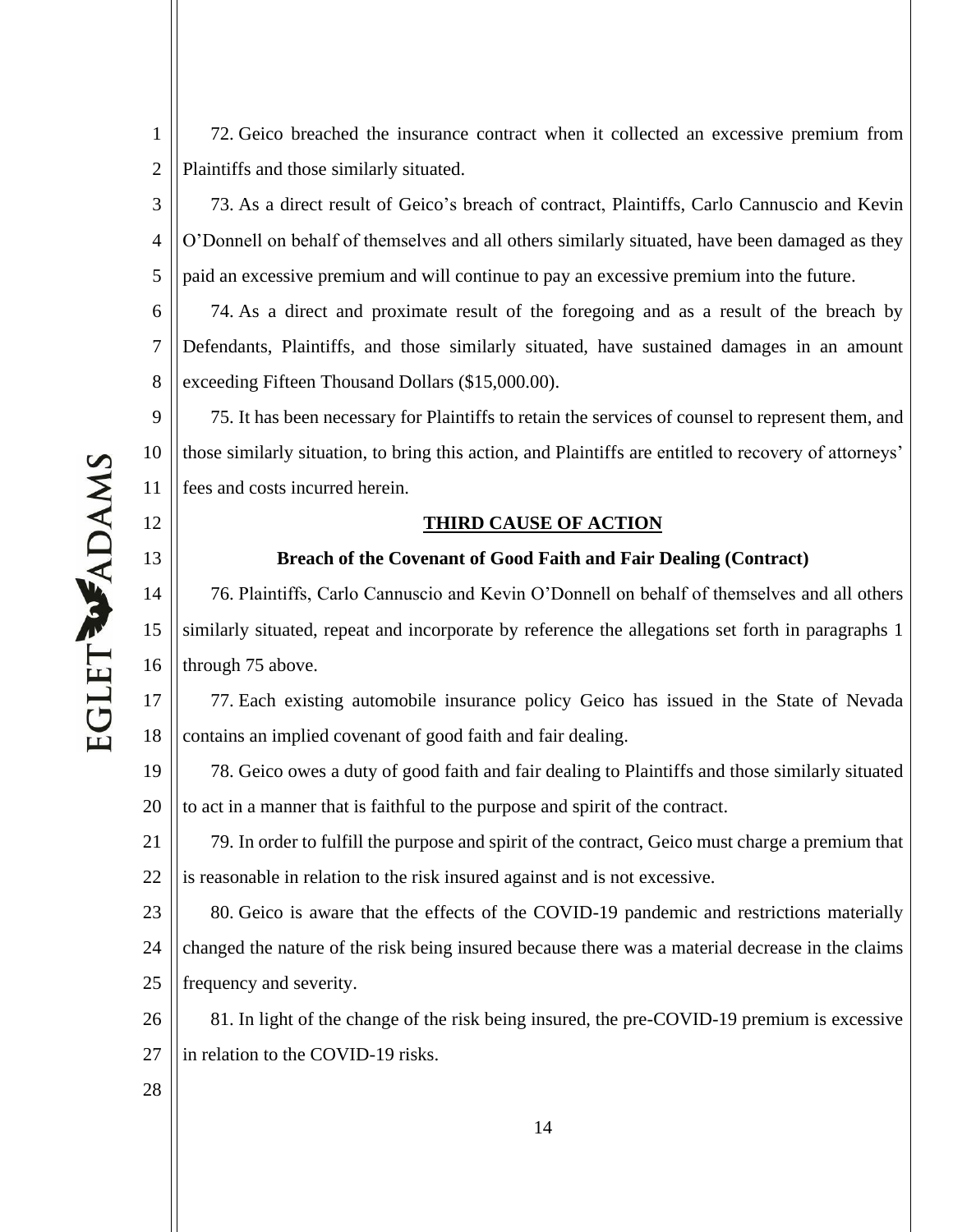82. Plaintiffs, and those similarly situated, paid an excessive premium when they paid the premium Geico charged.

3 4 83. Geico has deliberately contravened the intention and spirit of the contract by collecting and retaining the excessive premium.

5 6 84. Geico breached its duty of good faith and fair dealing when it collected and collected and retained an excessive premium from Plaintiffs and those similarly situated.

7 8 9 85. As a direct result of Geico's breach of contract, Plaintiffs, Carlo Cannuscio and Kevin  $O'$ Donnell on behalf of themselves and all others similarly situated, have been damaged as they paid an excessive premium and will continue to do so into the future.

10 11 12 86. As a direct and proximate result of the foregoing and as a result of the breach by Defendants, Plaintiffs, and those similarly situated, have sustained damages in an amount exceeding Fifteen Thousand Dollars (\$15,000.00).

13 14 15 87. It has been necessary for Plaintiffs to retain the services of counsel to represent them, and those similarly situation, to bring this action, and Plaintiffs are entitled to recovery of attorneys' fees and costs incurred herein.

# **FOURTH CAUSE OF ACTION**

#### **Bad Faith**

19 20 21 88. Plaintiffs, Carlo Cannuscio and Kevin O'Donnell on behalf of themselves and all others similarly situated, repeat and incorporate by reference the allegations set forth in paragraphs 1 through 87 above.

22 23 89. Geico owes a duty of good faith and fair dealing to Plaintiffs, and all others similarly situated insureds and the duty is imposed by law.

24 25 90. As part of its duty of good faith and fair dealing, Geico has fiduciary-like relationship to Plaintiffs and all other similarly situated insureds.

26 27 91. Under the law, Plaintiffs, and all those similarly situated insureds, have the right to expect trust and confidence in the integrity and fidelity of Geico.

28

**EGLET WADAMS** 

16

17

18

1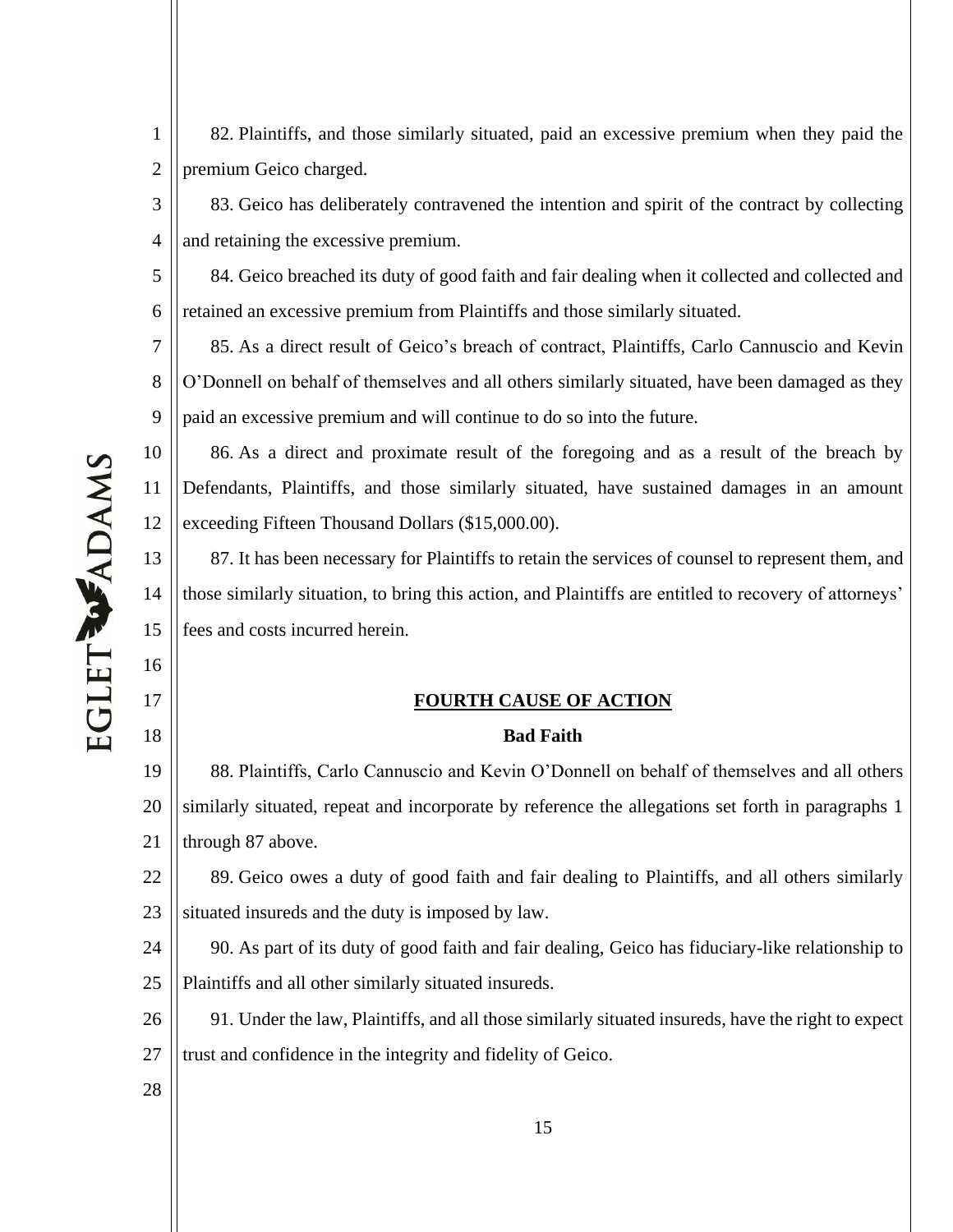92. Geico contracted with Plaintiffs, and all those similarly situated, to provide protection, peace of mind, and security as it relates to their automobile insurance.

3 4 93. As set forth herein, Geico, as part of its fiduciary-like duties, cannot charge or retain an excessive premium.

5 6 94. Geico has breached its duty of good faith and fair dealing by charging and collecting from Plaintiffs, and all those similarly situated, an excessive premium.

7 8 95. Geico has acted unreasonably with knowledge there is no unreasonable basis for its conduct.

9 10 11 96. Geico represented to its customers, including Plaintiffs, and all those similarly situated, that it was taking measures to reduce costs to Plaintiffs, and all those similarly situated, during the COVID-19 crisis.

12 13 97. Geico misrepresented the nature of any relief it may offer to its customers, including Plaintiffs, and all those similarly situated.

14 15 16 17 18 98. Geico offered its existing Nevada policyholders a fifteen percent (15%) credit toward premiums on auto policy **renewals** where the policy is renewed during the period from April 8, 2020 to April 7, 2021. Geico has thus offered no premium relief for Nevada auto policies that are currently in place, even though the COVID-19 crisis has rendered the premiums paid for these existing policies grossly excessive.

19 20 21 99. This limited credit, provided only on policy renewals is insufficient, particularly where driving in the State has declined between forty percent (40%) and seventy percent (70%) depending on the week.

22 23 24 100. In so doing, Geico is taking advantage of its insureds, including Plaintiffs and those similarly situated, by continuing to collect and charge excessive premiums despite the greatly reduced risk and enjoying substantial profits as a result.

25 26 101. Geico has acted in bad faith in breaching the fiduciary responsibility it owes to Plaintiffs and all those similarly situated.

27 28 102. Geico's actions were not keeping with the relationship of trust and confidence with its insureds, including Plaintiffs and all those similarly situated.

1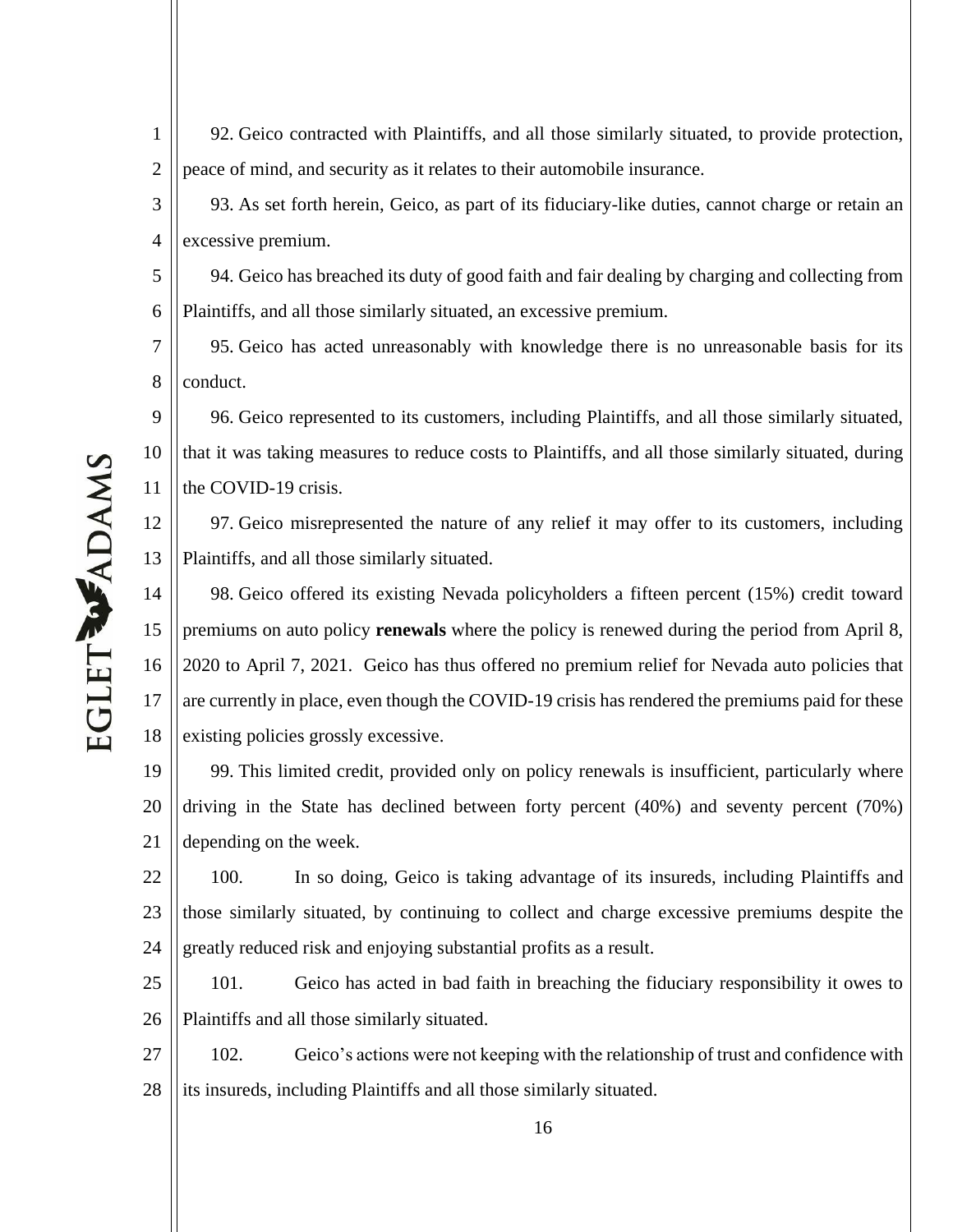1 2 3 4 103. As a direct and proximate result of the foregoing and as a result of the breach by Defendants, Plaintiffs, and those similarly situated, have sustained damages as they have paid and will continue to pay into the future in an amount exceeding Fifteen Thousand Dollars (\$15,000.00).

5 6 7 104. Defendants made intentional misrepresentations to their insureds and acted with conscious disregard to the rights of their insureds thus entitling Plaintiffs, and all those similarly situated, to an award of punitive damages.

8 9 10 105. It has been necessary for Plaintiffs to retain the services of counsel to represent them, and those similarly situation, to bring this action, and Plaintiffs are entitled to recovery of attorneys' fees and costs incurred herein.

#### **FIFTH CAUSE OF ACTION**

**Violation of Nevada's Deceptive Trade Practices Act (NRS §§ 598.0903 to 598.0999)** 

14 15 16 106. 3DD. 2011 Plaintiffs, Carlo Cannuscio and Kevin O'Donnell on behalf of themselves and all others similarly situated, repeat, and incorporate by reference the allegations set forth in paragraphs 1 through 105 above.

17 18 19 20 21 22 107. At all times relevant herein, Defendants violated the Nevada Deceptive Trade Practices Act, §§ 598.0903 to 598.0999, by representing to its automobile insurance policyholders that they will receive premium rates based upon risk factors, offering an inadequate premium reduction in light of the COVID-19 pandemic, and failing to take into consideration the ongoing decrease in risk due to the decreased volume of vehicle traffic on all roads throughout Nevada.

23 24 25 26 108. Defendant made false or misleading statements of fact concerning the price and cost of its automobile insurance policies, as set forth above, in violation of NRS 598.0915(13) and otherwise knowingly made false representations in its communications with automobile insurance policyholders regarding the COVID-19 premium reduction described above.

11

12

13

27

28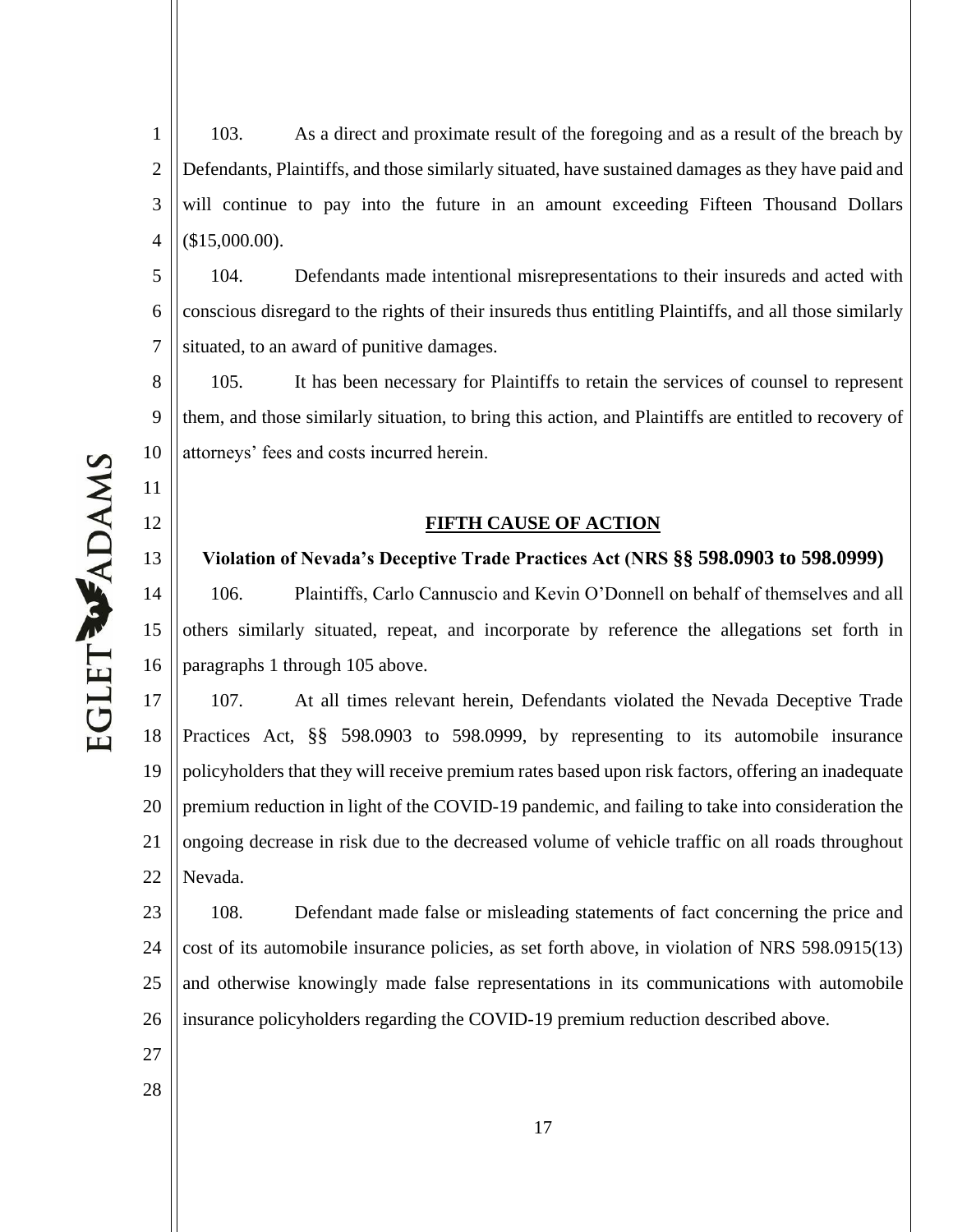1 2 3 109. In making its offer of premium reduction, Geico represented to its Nevada automobile insurance policyholders (implicitly, if not explicitly) that such offer is fair and reasonable, when in fact it is neither.

4 5 6 7 110. In making its offer of premium reduction, Geico concealed from its Nevada automobile insurance policyholders, or omitted to share with such policyholders, the inadequacy and unfairness of that offer. Geico engaged in such conduct with the intent that others rely upon such concealment and/or omission.

8 9 10 11 12 13 111. In making its offer of premium reduction, Geico expressly represented to its Nevada automobile insurance policyholders that its "goal" is to help support its customers and that it "knows every bit counts and being able to save money matters." This was a misrepresentation of Geico's intent as the premium credit was only provided once even though Governor Sisolak's March 12, 2020 emergency declaration has been ongoing for 11 months, and may continue for several months.

14 15 16 17 112. As a direct result of Geico's conduct, Plaintiffs, Carlo Cannuscio and Kevin O'Donnell on behalf of themselves and all others similarly situated, have been deprived of fair and adequate premiums as well as COVID-related premium reduction to which they are fairly and lawfully entitled.

18 19 20 113. As a direct and proximate result of the foregoing and as a result of the breach by Defendants, Plaintiffs, and those similarly situated, have sustained damages in an amount exceeding Fifteen Thousand Dollars (\$15,000.00).

21 22 23 114. Defendants made intentional misrepresentations to their insureds and acted with conscious disregard to the rights of their insureds thus entitling Plaintiffs, and all those similarly situated, to an award of punitive damages.

24 25 26 115. It has been necessary for Plaintiffs to retain the services of counsel to represent them, and those similarly situation, to bring this action, and Plaintiffs are entitled to recovery of attorneys' fees and costs incurred herein.

- 27
- 28

**EGLET WADAMS**